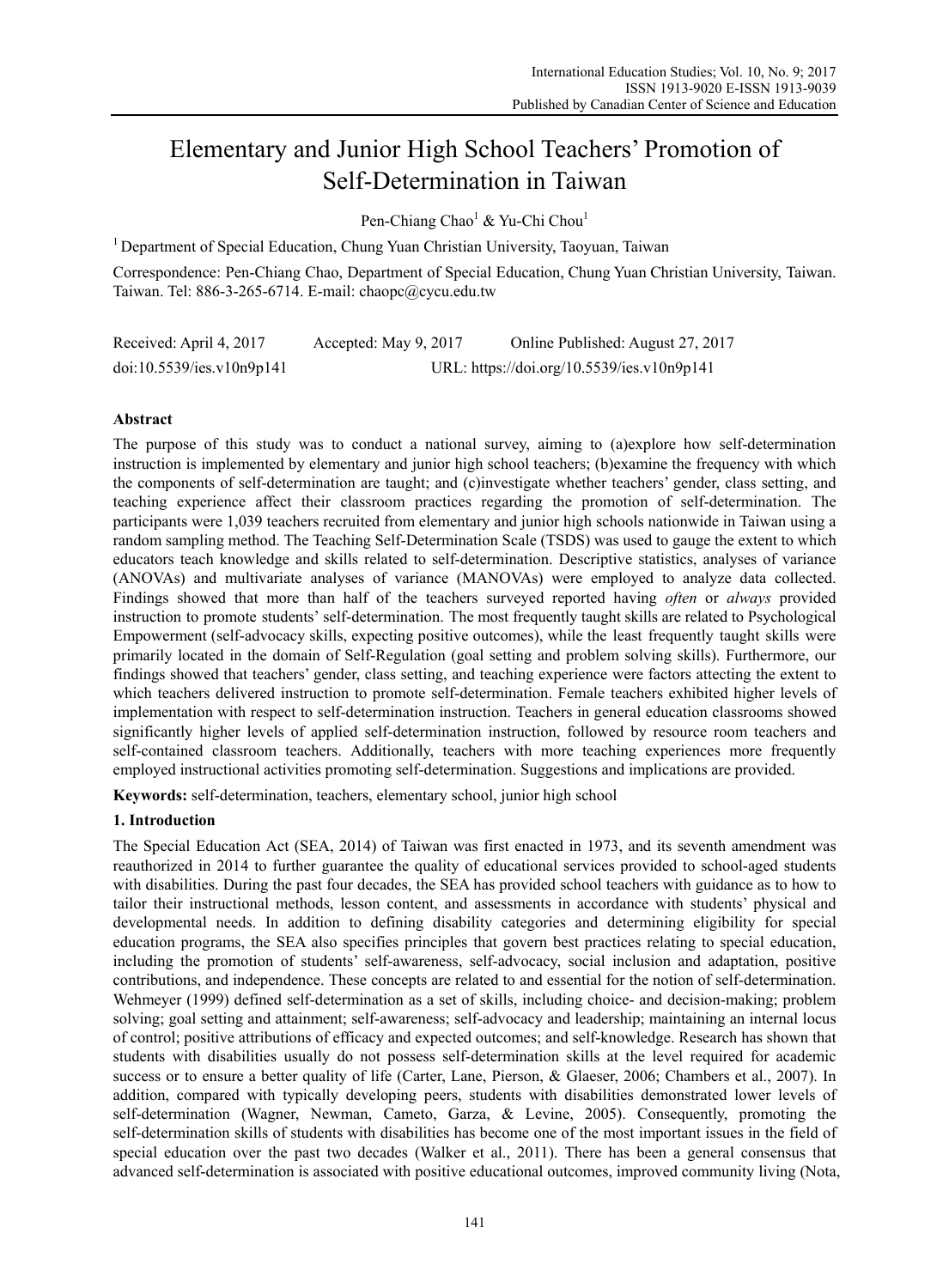Ferrari, Soresi, & Wehmeyer, 2007), and better transition-related goals (Wehmeyer, Palmer, Soukup, Garner, & Lawrence, 2007).

Even for students who initially lack self-determined behavior, research has indicated that skills and attitudes leading to self-determination can be developed through educational and instructional efforts (Agran, Cavin, Wehmeyer, & Palmer, 2006; Kelly & Shogren, 2014; Palmer & Wehmeyer, 2003). In other words, self-determination skills are teachable. It is therefore particularly important to teach students related skills and attitudes in order to develop advanced self-determination. Given the importance of teaching skills related to self-determination, it is reasonable to investigate the ways in which teachers currently support students with disabilities in acquiring and developing these skills. The results of a national survey collected from more than one thousand middle and high school teachers of general and special education in the U.S. indicated that almost 60% of teachers teach skills to promote self-determination, including instruction in decision and choice making, problem solving, goal setting, self-awareness, and self-advocacy (Wehmeyer, Agran, & Hughes, 2000). In addition, it also showed that teachers in less restrictive environments were more willing to make instructional efforts to promote self-determination. More specifically, general education teachers had the greatest tendency to teach self-determination skills, followed by resource room teachers, self-contained classroom teachers, and special school teachers. One implication of the study conducted by Wehmeyer et al. (2000) was that more than half of teachers would spend their instructional time on teaching students to become more self-determined. The other implication was that there was a correlation between the severity of students' disabilities and the intensity of teachers' instructional efforts, and that more research was needed to further investigate the causal relationship between these factors.

Another survey study by Carter, Lane, Pierson and Stang (2008) collected data from high school general and special education teachers, and found that teachers *sometimes* to *often* taught students skills and attitudes leading to advanced self-determination. As in the study conducted by Wehmeyer et al. (2000), the teachers' instructional focus included multiple components related to self-determination, such as self-knowledge, choice- and decision-making, self-advocacy, problem solving, and goal setting. Of these, problem solving was the most frequently taught skill, while self-advocacy was the least taught skill. Carter et al. (2008) surmised that the efforts to teach and provide more opportunities for high school students with disabilities to become more self-determined and to meet state and local achievement standards might be the result of standards-based reform, as well as the accountability system. The Individuals with Disabilities Education Act (IDEA, 2004), aligned with the No Child Left Behind Act (NCLB, 2002), reinforces the requirement of ensuring that students with disabilities have the opportunity to access and make progress within the general curriculum.

In contrast to the above-mentioned studies by Wehmeyer et al. (2000) and Carter et al. (2008), Thoma, Nathanson, Baker, and Tamura (2002) investigated only special education teachers (i.e., teacher working within either resource rooms or self-contained classrooms) from elementary to high school. Their results indicated that almost 80% of special education teachers teach students component elements of self-determined behavior, including choice- and decision-making, problem solving, goal setting, self-knowledge, and self-management skills. In rating the importance of each component skill, teachers prioritized choice- and decision-making, as well as problem solving; accordingly, these skills were most likely to be included in instruction. Additionally, Tung and Lin (2005) investigated special education teachers serving  $10^{th}$ -12<sup>th</sup> grade students with moderate to severe disabilities in special schools, and found that compared to their male colleagues, female teachers exhibited higher levels of implementation with respect to self-determination instruction.

To summarize the aforementioned literature, teachers of both general and special education, including (for the most part) both elementary and high school teachers, were willing to incorporate concepts and skills relating to self-determination into their regular instructional activities. In addition, the frequency with which skills related to self-determination were taught was greater than 50%. However, for students with more severe disabilities, the frequency with which these skills were taught and the opportunities provided to practice these skills both decreased. In addition to students' personal factors, contextual factors relating to teachers' backgrounds were also critical to this result. Wehmeyer et al. (2000) indicated that teachers' reasons for not applying concepts relating to self-determination included a lack of familiarity with the theory of self-determination, as well as not viewing self-determination as a primary priority in educating students with more severe disabilities. In other words, the mediating factors affecting the delivery of instruction depended on teachers' knowledge of self-determination and their perception of the importance of promoting self-determination among students with disabilities. Similarly, in their survey of elementary school teachers, Cho, Wehmeyer, and Kingston (2013) found that teachers with a higher perception of the importance of self-determination were more likely to teach self-determination. Though the type of classroom setting (general education classroom, resource room, or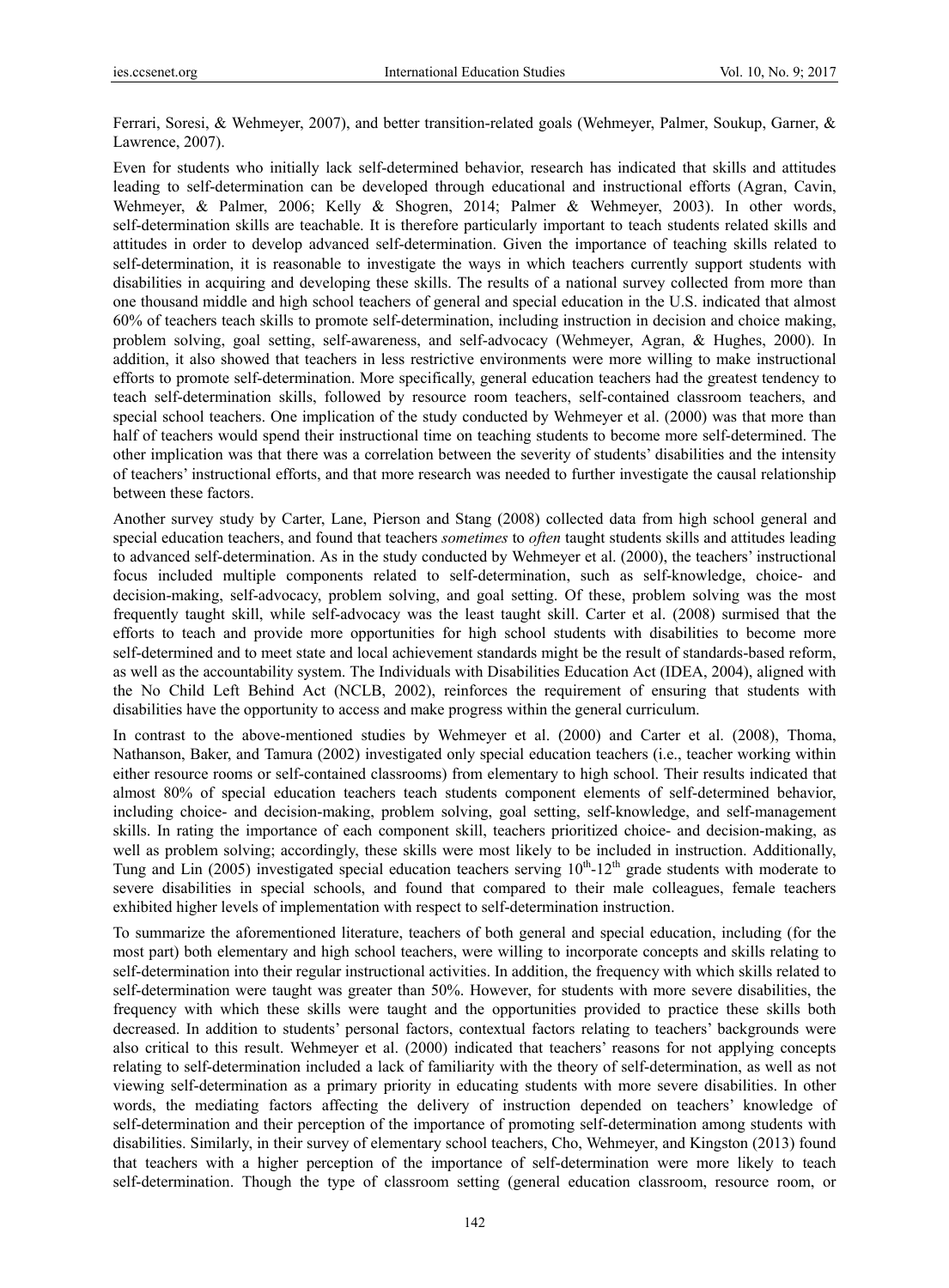self-contained classroom) did not affect general and special education teachers' perception of the importance of teaching self-determination, teaching experience was an effective predictor of teaching strategies related to self-determination. The results suggested that advanced teaching experience was positively associated with an increase in the frequency with which teachers taught self-regulation strategies, such as self-monitoring, self-evaluation, and goal-setting.

The above-mentioned self-determination literature has significant implications for special education practices in Taiwan as they relate to the promotion of self-determination among students with disabilities. The present study seeks to add to the understanding of general and special educators' implementation of self-determination instruction for students with disabilities. Currently, there are 69,280 students receiving special education and related services in elementary and junior high schools (two levels of compulsory education) in Taiwan. Of these, 48,620 students (70.2%) were placed in resource rooms, 18,923 students (27.3%) were placed in self-contained classrooms, and 1,737 (2.5%) were placed in special schools. Students in resource rooms, depending on their individual learning needs, spend on average 25-50% of their time receiving remedial instruction in academic areas such as language arts (Chinese and English), math, social studies, and science. Our current educational policies align with inclusive practices, reinforcing the requirement of educating students with disabilities in the least restrictive environment (LRE). The LRE requirements are applicable to the 70% of students placed in resource rooms, and therefore both general and special education teachers are responsible for providing instruction to these students. In this sense, the level of self-determination attained by these students might be affected by the way in which educators perceive self-determination, and the frequency with which skills and strategies related to self-determination are taught. Due to the limited empirical evidence regarding practices relating to the promotion of self-determination in Taiwan, we so far have little understanding of how educators implement instruction relating to self-determination. Therefore, the purpose of the present study was to conduct a national survey, aiming to (a)explore how self-determination instruction is implemented by elementary and junior high school teachers; (b)examine the frequency with which the components of self-determination, such as self-awareness, psychological empowerment, self-regulation, and autonomy skills are taught; and (c)investigate whether teacher variables constitute factors (gender, class setting, and teaching experience) that affect educators' classroom practices regarding the promotion of self-determination.

#### **2. Method**

#### *2.1 Participants*

The participants in this study were 1,039 teachers recruited from 46 elementary schools and 32 junior high schools nationwide in Taiwan using a random sampling method. Among the participants, 555 were elementary educators, while the remaining 484 provided services at junior high schools. The majority of the teachers were female, while a plurality was between the ages of 31 and 40. This reflects the national demographic features of educators working in the compulsory education phase (i.e.  $1^{st}$ -9<sup>th</sup> grades). Approximately 48% of the participants were general education teachers, while the others were special education teachers serving students with disabilities in resource rooms or self-contained classrooms. The participating educators were fairly experienced, in that 54.3% of the teachers surveyed had more than 11 years of work experience. The participants' demographics are presented in Table 1.

| Variable      | Elementary teachers<br>$(n = 555)$ |      | Junior high teachers<br>$(n = 484)$ | All teachers $(N = 1,039)$ |                  |      |
|---------------|------------------------------------|------|-------------------------------------|----------------------------|------------------|------|
|               | $\boldsymbol{n}$                   | $\%$ | $\boldsymbol{n}$                    | $\%$                       | $\boldsymbol{N}$ | $\%$ |
| Gender        |                                    |      |                                     |                            |                  |      |
| Male          | 108                                | 19.5 | 93                                  | 19.2                       | 201              | 19.3 |
| Female        | 447                                | 80.5 | 391                                 | 80.8                       | 838              | 80.7 |
| Age           |                                    |      |                                     |                            |                  |      |
| 21 to 30      | 93                                 | 16.7 | 107                                 | 22.1                       | 199              | 19.2 |
| 31 to 40      | 243                                | 43.7 | 233                                 | 48.1                       | 476              | 45.8 |
| 41 to 50      | 177                                | 31.9 | 103                                 | 21.3                       | 280              | 26.9 |
| 51 and over   | 43                                 | 7.7  | 41                                  | 8.5                        | 84               | 8.1  |
| Class Setting |                                    |      |                                     |                            |                  |      |
| Regular class | 273                                | 49.2 | 228                                 | 47.1                       | 501              | 48.2 |
| Resource room | 155                                | 27.9 | 134                                 | 27.7                       | 289              | 27.8 |

Table 1. Participant characteristics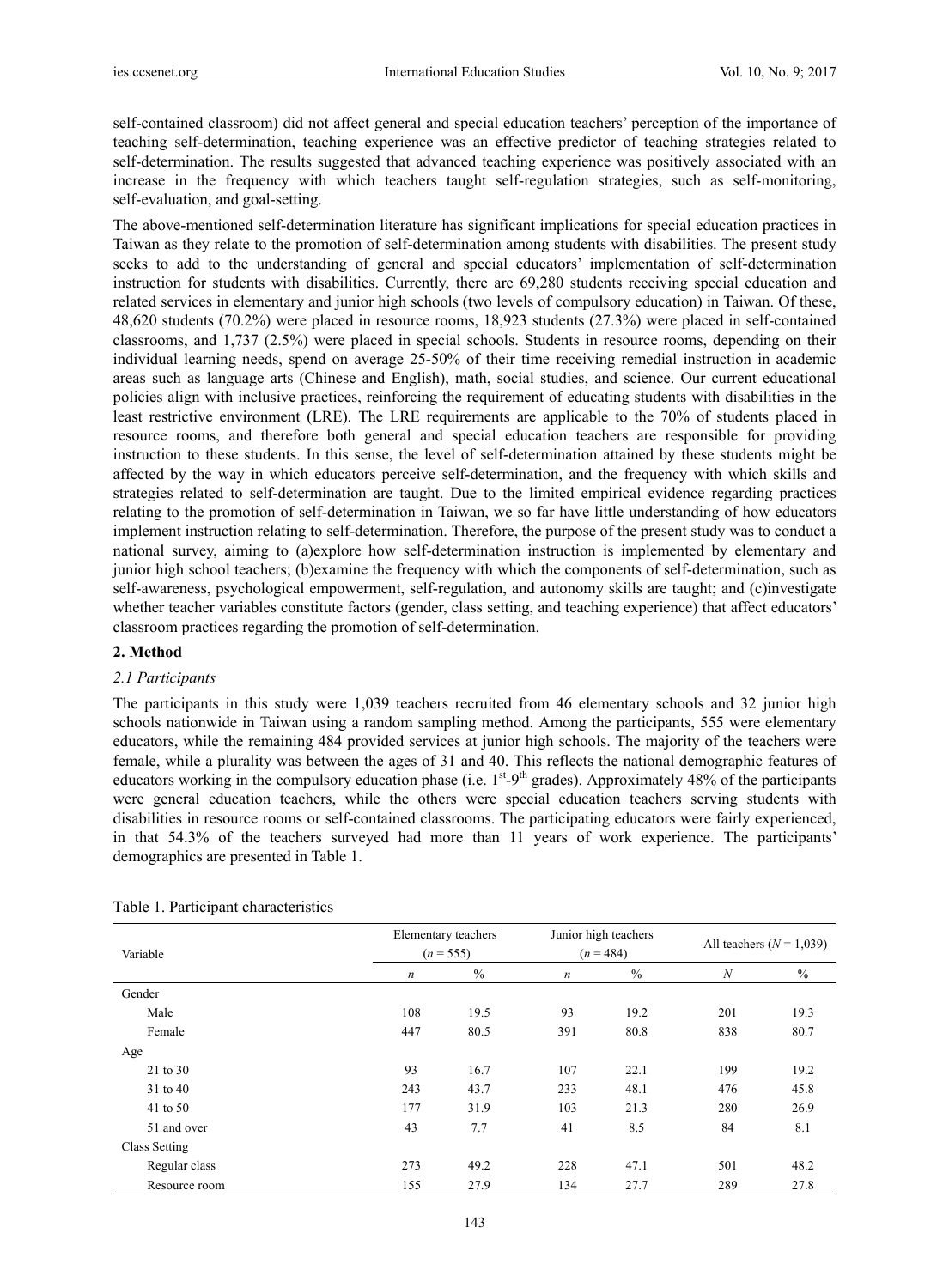| Self-contained classoom | 127 | 22.9 | 122 | 25.2 | 249 | 24.0 |
|-------------------------|-----|------|-----|------|-----|------|
| Teaching Experience     |     |      |     |      |     |      |
| Less than 5 years       | 89  | 16.0 | 116 | 24.0 | 205 | 19.7 |
| 6 to 10 years           | 108 | 19.4 | 162 | 33.4 | 270 | 26.0 |
| 11 to 15 years          | 179 | 32.3 | 105 | 21.7 | 284 | 27.3 |
| 16 years or more        | 179 | 32.3 | 101 | 20.9 | 280 | 27.0 |

#### *2.2 Measure*

This study uses the Teaching Self-Determination Scale (TSDS) proposed by Chao and Chou (2016)*.* This measure is designed to gauge the extent to which elementary and junior high school educators teach knowledge and skills related to self-determination. The conceptual framework of the TSDS is based on a functional model of self-determination proposed by Wehmeyer (1999). It can be administered to both general and special education teachers. The 24-item scale is comprised of four subscales including Self-Realization (SR), Psychological Empowerment (PE), Self-Regulation (SG), and Autonomy (AT). Participants' responses are scored on a 5-point Likert-type scale (1 = never, 2 = rarely, 3 = sometimes, 4 = often, 5 = always). The overall composite score (Full Scale) for the TSDS ranges from 24 to 120. A higher score refers to a higher greater frequency of instruction in skills associated with self-determination. The SR subscale includes 5 items measuring the degree to which teachers provide instruction in self-observation, self-awareness, and self-knowledge (e.g., *Teach students to identify personal strengths and weaknesses*). The PE subscale consists of 6 items evaluating the extent to which teachers educate or empower students to have a positive belief regarding own ability, locus of control, and expectation of success (e.g., *Encourage students to be hard-working people*). The SG subscale includes 5 items assessing the extent to which teachers teach students goal setting and problem solving skills (e.g., *Teach students how to plan a summer vacation*). The AT subscale includes 8 items evaluating the extent to which teachers provide instruction in personal care, self-management, and independent living skills (e.g., *Teach students how to keep personal hygiene*). The reliabilities of the TSDS were established based on a total of 203 elementary and junior high school teachers who participated in a pilot study. The internal consistency coefficients (Cronbach's α) for the subscales ranged from .76 to .88; the test-retest coefficients ranged from .78 to .85. Full Scale's internal consistency and test-retest confficients were .93 and .89, respectively. In addition, the construct validiy of the TSDS was assessed and found to be acceptable (Chao & Chou, 2016). Specifically, the dimensionality of the TSDS was analyzed using exploratory factor analysis (EFA) with maximum likelihood estimation method. Based on the scree plot and the a priori hypothesis, four factors were rotated using the Varimax rotation procedure. The rotated solution yielded four interpretable factors (SR, PE, SG, and AT) accounting for 51.5% of the total item variance. Each item had the highest factor loading relative to its own subscale. Furthermore, a confirmatory factor analysis (CFA) was performed to evaluate the validity of the TSDS construct. Results showed that the model provided a good fit to the data, which supports the claim that the four-factor model adopted by the TSDS is appropriate. The fit indices, including absolute indices (GFI = .967, AGFI = .908, RMSEA = .078) and relative indices (NFI = .970, RFI = .935, IFI = .983, TLI/NNFI = .963, CFI = .983), were all adequate.

#### *2.3 Procedures*

Two research assistants who participated in a grant research project reviewed a list of public elementary and junior high schools nationwide in Taiwan and randomly selected from among those schools that have resource rooms and/or self-contained classrooms. The assistants then contacted the director of academic affairs at each of the chosen schools by phone and asked for permission to include their schools in the present study. Surveys and consent forms were then mailed to the directors who agreed to participate. The directors were asked to distribute the surveys to a pair of general and special education teachers who were matched according to their gender and the grade level of their students.

#### *2.4 Data Analysis*

Descriptive statistics were first computed for each of the four subscales and for the TSDS composite score (i.e., Full Scale). A series of one-way analyses of variance (ANOVAs) and multivariate analyses of variance (MANOVAs) were then employed to examine differences in TSDS scores among different groups, using teachers' gender, class setting, and teaching experience as independent variables. A significant MANOVA was followed by conducting follow-up univariate tests and post hoc comparisons. To control for Type I errors, the Bonferroni method and Holm's sequential Bonferroni procedure were used in the MANOVAs and ANOVAs, respectively.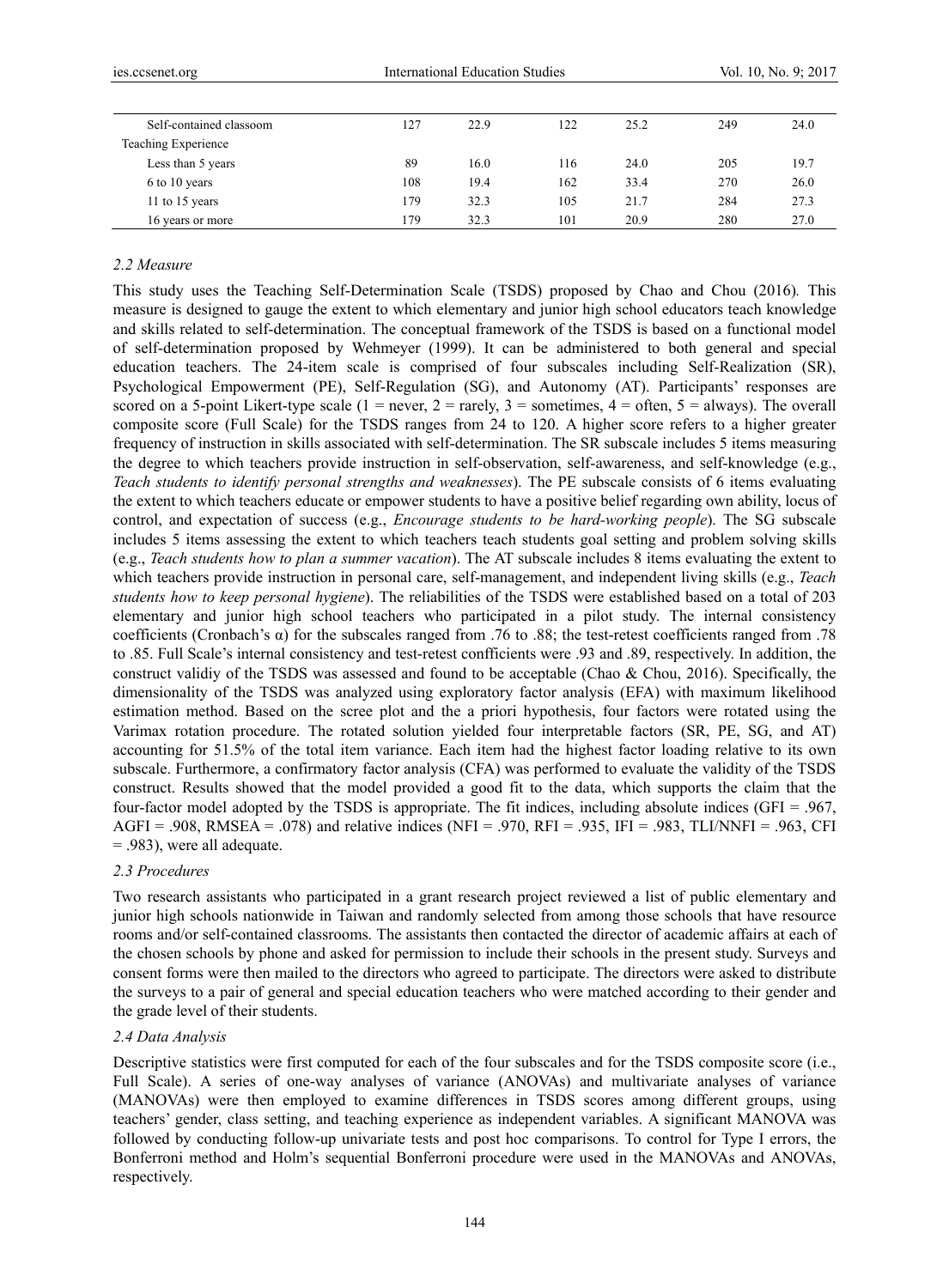## **3. Results**

## *3.1 Frequency Analysis of the TSDS*

The overall descriptive statistics indicated that between approximately one third and one half (35.4%-46.1%) of the teachers reported that they *often* delivered instruction to promote students' enhanced self-determination. This was the most frequently reported response for each of the four subcategories. The next most frequent responses were *sometimes* for Self-Realization, Self-Regulation, and Autonomy, and *always* for Psychological Empowerment. In general, more than 80% of the teachers reported that they *sometimes* to *always* provided instruction to promote students' self-determination; 20-30% reported *sometimes*; 50-80% reported *often* or *always*. Fewer than one-fifth of the respondents reported that they *rarely* or *never* provided instruction leading to enhanced self-determination. Table 2 summarizes the frequency with which each response was reported by the teachers surveyed.

|                           | Percentage of Response (%) |        |           |       |        |  |  |  |
|---------------------------|----------------------------|--------|-----------|-------|--------|--|--|--|
| Subscale                  | Never                      | Rarely | Sometimes | Often | Always |  |  |  |
| Self-Realization          |                            | 6.2    | 30.2      | 46.1  | 16.2   |  |  |  |
| Psychological Empowerment | 1.3                        | 3.9    | 18.8      | 45.1  | 30.9   |  |  |  |
| Self-Regulation           | 2.1                        | 9.3    | 29.1      | 41.5  | 18.0   |  |  |  |
| Autonomy                  | 4.0                        | 13.7   | 30.8      | 35.4  | 16.1   |  |  |  |

## Table 2. Teachers' overall ratings of the TSDS subscales

### *3.2 Mean Analysis of the TSDS*

The teachers' average score measured on the TSDS's Full Scale was 89.40 (*SD* = 13.41), with the mean values for the four subscales ranging from 17.51 to 28.78 (see Table 3). For within-subject comparisons, due to the unequal number of items in each subscale, an item mean was obtained by dividing the subscale mean by the number of subscale items. Results of the repeated-measures ANOVA indicated a significant difference in means among the four subscales (Wilks'  $\Lambda = .49$ ,  $F(3, 1036) = 358.79$ ,  $p < .001$ ,  $\eta^2 = .51$ ). Subsequent univariate analyses were tested with a paired-sample *t* test and Holm's sequential Bonferroni method (for which α was set to values ranging from .008 to .05) in order to reduce Type I error rates. Table 3 summarizes the results, which indicate that the item mean scores for each subscale were significantly different from one another. The item mean score for Psychological Empowerment was found to be significantly greater than the item mean scores for each of the other three subscales; specifically, the t-statistics and p-values for the paired-sample t-tests show that the item mean score for Psychological Empowerment was greater than those of Self-Realization (*t*(1038) = 21.09, *p* < .001), Self-Regulation (*t*(1038) = 30.99, *p* < .001), and Autonomy (*t*(1038) = 24.41, *p* < .001). Similarly, the item mean score for Self-Realization was greater than those of Self-Regulation  $(t(1038) = 12.72, p < .01)$  and Autonomy ( $t(1038) = 6.52$ ,  $p < .001$ ). Finally, the item mean scores for Self-Regulation and Autonomy were also found to be significantly different from one another  $(t(1038) = 4.98, p < .01)$ .

|  |  | Table 3. Teachers' means, standard deviations, and item means |
|--|--|---------------------------------------------------------------|
|  |  |                                                               |

| Subscale                  | M (SD)       | Number of items | Item $M$ |
|---------------------------|--------------|-----------------|----------|
| Self-Realization          | 18.63 (3.20) |                 | 3.73     |
| Psychological Empowerment | 24.49 (3.90) | h               | 4.08     |
| Self-Regulation           | 17.51 (3.39) |                 | 3.50     |
| Autonomy                  | 28.78 (5.57) |                 | 3.60     |

## *3.3 Most and Least Frequently Taught Skills*

Table 4 lists the most and least taught skills relating to self-determination, as represented by the top 25% and bottom 25% of responses on the TSDS. Of the six most frequently taught skills, five were located within the domain of Psychological Empowerment. It was also noted that teachers frequently taught problem-solving skills related to peer conflicts or arguments. By contrast, the least frequently taught skills were in the domains of Self-Regulation and Autonomy. Use of public transportation was the least taught skill, with an average score of less than 3.00.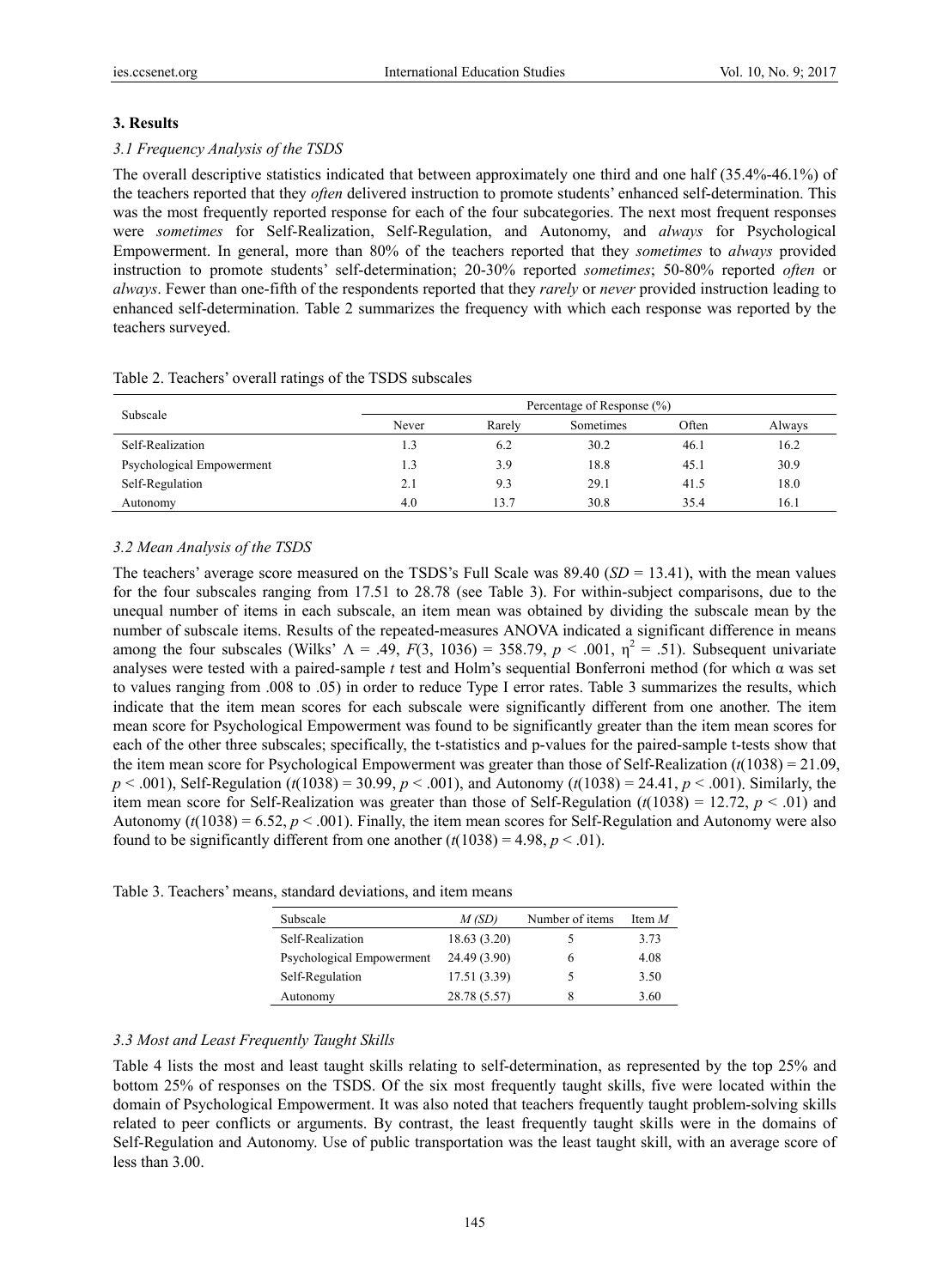| Items                                                             | Subscale                       |
|-------------------------------------------------------------------|--------------------------------|
| Most Frequently Taught Skills                                     |                                |
| Value his/her life $(M = 4.21, SD = .80)$                         | Psychological Empowerment (PE) |
| Persevere regardless of past failures ( $M = 4.14$ , $SD = .78$ ) | PE                             |
| Understand the notion of no gains without pain $(M = 4.10, SD)$   | PE                             |
| $=.83)$                                                           |                                |
| Be confident in themselves $(M = 4.09, SD = .79)$                 | PE                             |
| Resolve arguments with classmates $(M = 4.04, SD = .79)$          | Self-Regulation (SG)           |
| Encourage students to be hard-working people ( $M = 4.02$ , SD    | <b>PE</b>                      |
| $=.83)$                                                           |                                |
| <b>Least Frequently Taught Skills</b>                             |                                |
| Use public transportation ( $M = 2.85$ , $SD = 1.10$ )            | Autonomy (AT)                  |
| Plan a summer vacation ( $M = 3.14$ , $SD = .97$ )                | SG                             |
| <i>Engage in leisure activities</i> $(M = 3.32, SD = .93)$        | AT                             |
| Set attainable career goals ( $M = 3.38$ , $SD = .98$ )           | SG                             |
| Behave properly in various occasions $(M = 3.51, SD = .92)$       | SG                             |
| Develop goal setting and attainment strategies ( $M = 3.53$ , SD  | SG                             |
| $=.89$                                                            |                                |

Table 4. Teachers' most and least frequently taught skills

#### *3.4 Comparisons among Groups on the TSDS Full Scale*

An ANOVA indicated a significant difference in the TSDS Full Scale results with respect to gender (*F* (1, 1037)  $= 6.93$ ,  $p = .009$ ,  $\eta^2 = .01$ ); specifically, female teachers outscored male teachers. Using class setting as the independent variable, the ANOVA yielded a significant group difference on the TSDS Full Scale  $(F(2, 1036) =$ 10.11,  $p < .001$ ,  $\eta^2 = .02$ ). Follow-up tests applying Holm's sequential Bonferroni procedure to control for Type I errors showed that teachers who worked in regular classrooms outscored those who taught in either resource rooms ( $p < .01$ ) or self-contained classrooms ( $p = .024$ ).

The ANOVA evaluating the differences among teachers with varying years of teaching experience on the TSDS full scale (divided into four representative groups) yielded statistically significant results  $(F(3, 1035) = 10.62, p$  $<$  .001,  $\eta^2$  = .03). Using Holm's sequential Bonferroni procedure, follow-up tests indicated three significant pairwise comparisons. Teachers who had been teaching for 16 years or more outscored those with teaching experience of less than 5 years ( $p = .001$ ), 6-10 years ( $p = .001$ ) and 11-15 years ( $p = .001$ ).

## *3.5 Comparisons among Groups on the TSDS Subscales*

Results of a one-way MANOVA showed a statistically significant gender difference on the four subscales of the TSDS (Wilks's  $\Lambda = .98$ ,  $F(4, 1034) = 4.55$ ,  $p = .001$ ,  $\eta^2 = .02$ ). ANOVAs were then conducted on each of the subscales as follow-up tests. Each ANOVA was tested using the Bonferroni method at the .025 level (.05/2) in order to control for Type 1 errors across the two univariate ANOVAs. Results indicated that the ANOVAs were statistically significant for three of the four subscales: Self-Realization  $(F(1, 1037) = 5.11, p = .024, \eta^2 = .01)$ , Psychological Empowerment  $(F(1, 1037) = 10.17, p = .001, \eta^2 = .01)$ , and Autonomy  $(F(1, 1037) = 6.46, p = .011,$  $\eta^2$  = .01). Female teachers outscored their male counterparts on all three subscales. The means and standard deviations corresponding to each of the four dependent variables obtained for male and female teachers are presented in Table 5.

The MANOVA yielded a significant group difference among the teachers from three different class settings on the four subscales of the TSDS (Wilks's  $\Lambda = .74$ ,  $F(8, 2066) = 41.11$ ,  $p < .001$ ,  $\eta^2 = .142$ ). ANOVAs were then conducted on each subscale as follow-up tests. Each ANOVA was tested using the Bonferroni method at the .017 level (.05/3) in order to control for Type I errors. The ANOVAs yielded significant results for each subscale: Self-Realization ( $F(2, 1036) = 9.85$ ,  $p < .001$ ,  $\eta^2 = .02$ ), Psychological Empowerment ( $F(2, 1036) = 24.68$ , *p*  $<$  0.01,  $\eta^2$  = 0.05), Self-Regulation (*F*(2, 1036) = 35.21, *p* < 0.01,  $\eta^2$  = 0.06), and Autonomy (*F*(2, 1036) = 23.79, *p*  $<$  .001,  $\eta^2$  = .05). Post hoc analyses were then conducted for each subscale; these consisted of pairwise comparisons designed to assess the mean differences among the three class setting groups. Each pairwise comparison was tested using the Bonferroni method at the .006 level (.017/3). In this analysis, general classroom teachers outscored resource room teachers ( $p = .001$ ) and self-contained classroom teachers ( $p = .001$ ) with respect to Self-Realization. General classroom teachers also outscored resource room teachers (*p* < .001) and self-contained classroom teachers ( $p < .001$ ) with respect to Psychological Empowerment and Self-Regulation,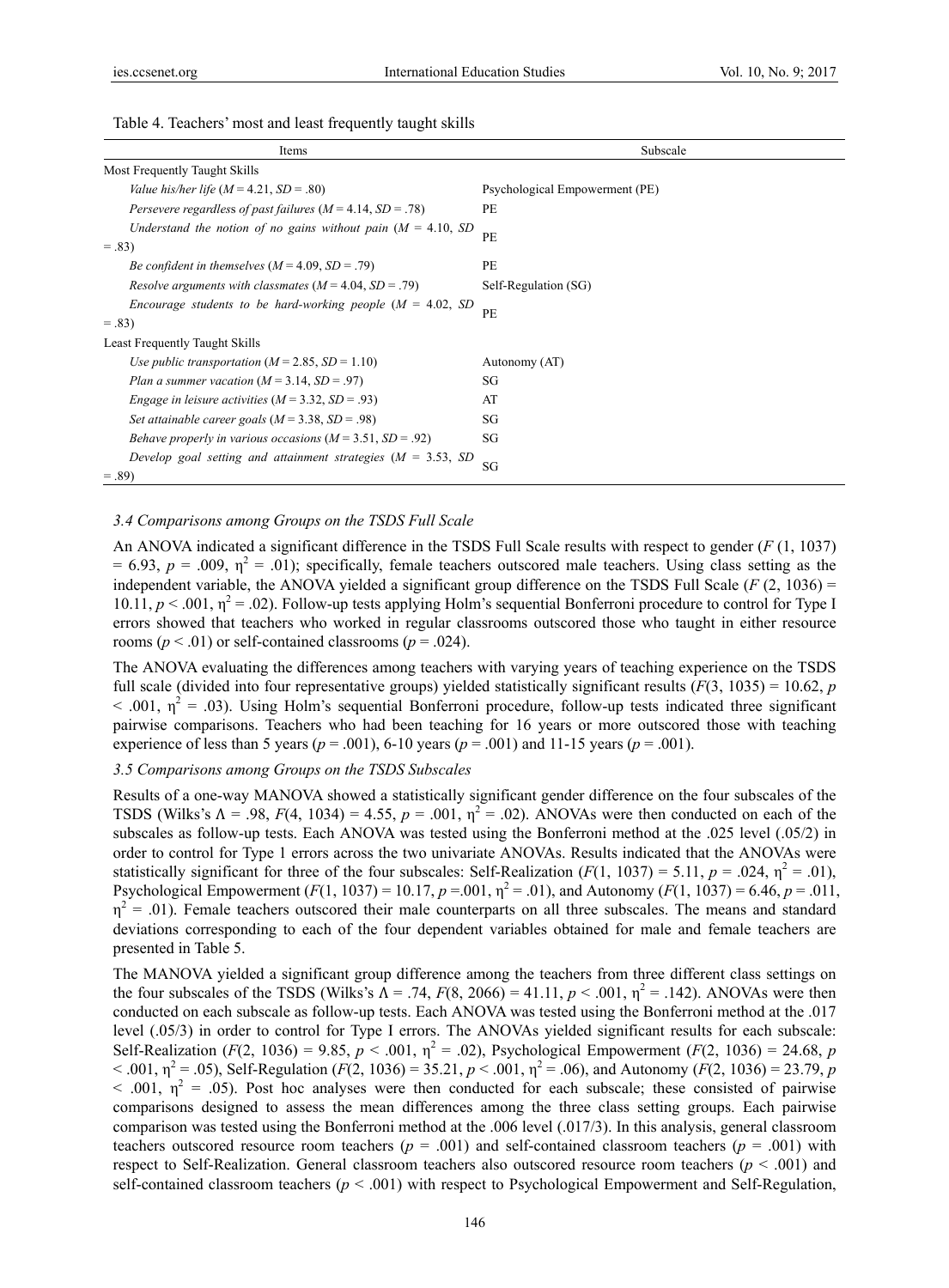while self-contained classroom teachers outscored general classroom teachers ( $p < .001$ ) and resource room teachers ( $p < .001$ ) with respect to Autonomy. Table 5 lists the means and standard deviations among the teachers form three different class settings on the four subscales.

Results of the MANOVA showed a significant difference on the four subscales of the TSDS among teachers with varied teaching experience (Wilks's  $\Lambda = .95$ ,  $F(12, 2730) = 4.43$ ,  $p < .001$ ,  $\eta^2 = .02$ ). ANOVAs were then conducted on each subscale as follow-up tests. Each ANOVA was tested using the Bonferroni method at the .013 level (.05/4) in order to control for Type I errors across the four univariate ANOVAs. The ANOVAs yielded significant results for each subscale: Self-Realization  $(F(3, 1035) = 3.64, p = .012, \eta^2 = .01)$ , Psychological Empowerment  $(F(3, 1035) = 11.85, p < .001, \eta^2 = .03)$ , Self-Regulation  $(F(3, 1035) = 5.39, p = .001, \eta^2 = .02)$ , and Autonomy  $(F(3, 1035) = 9.98, p < .001, \eta^2 = .03)$ . Post hoc analyses were then conducted for each subscale. These consisted of pairwise comparisons designed to assess the mean differences among the four teaching experience groups. Each pairwise comparison was tested using the Bonferroni method at the .002 level (.013/6). Only the Psychological Empowerment and Autonomy subscales were found to yield significant results. With respect to Psychological Empowerment, teachers with 16 or more years of work experience consistently outscored those with fewer than 5 years ( $p < .001$ ), 6-10 years ( $p < .001$ ), and 11-15 years of experience (*p* < .001). Likewise, with respect to Autonomy, teachers with teaching experience of 16 years or more outscored those with less than 5 years ( $p < .001$ ) and 6-10 years ( $p = .001$ ). Furthermore, the 11-15 year group also outscored those teachers with fewer than 5 years' experience  $(p = .001)$ . Means and standard deviations among the teachers with varied teaching experience on the subscales are presented in Table 5.

| Table 5. Means and standard deviations for the TSDS as a function of teacher gender, class setting, and teaching |  |  |  |  |  |  |
|------------------------------------------------------------------------------------------------------------------|--|--|--|--|--|--|
| experience                                                                                                       |  |  |  |  |  |  |

|                      |                  |                  | <b>Full Scale</b>         |                 |              |               |
|----------------------|------------------|------------------|---------------------------|-----------------|--------------|---------------|
| Variable             | $\boldsymbol{n}$ | Self-Realization | Psychological Empowerment | Self-Regulation | Autonomy     |               |
|                      |                  | M(SD)            | M(SD)                     | M(SD)           | M(SD)        | M(SD)         |
| Male                 | 201              | 18.17 (3.28)     | 23.71 (4.09)              | 17.44(3.41)     | 27.88 (5.42) | 87.17 (13.91) |
| Female               | 838              | 18.74(3.17)      | 24.68 (3.84)              | 17.52(3.39)     | 28.99 (5.59) | 89.94 (13.23) |
| Regular class        | 501              | 19.08(3.17)      | 25.32(3.62)               | 18.33(3.14)     | 28.53 (5.84) | 91.23 (13.24) |
| Resource room        | 289              | 18.23 (3.24)     | 24.03 (3.93)              | 17.14(3.11)     | 27.57(5.22)  | 86.97 (12.98) |
| Self-contained class | 249              | 18.18(3.10)      | 23.37(4.05)               | 16.27(3.74)     | 30.74 (4.84) | 88.53 (13.73) |
| Less than 5 years    | 205              | 18.38 (2.88)     | 23.82(3.79)               | 16.99(3.33)     | 27.38(5.76)  | 86.57 (12.28) |
| 6 to 10 years        | 270              | 18.60(3.19)      | 24.17 (3.80)              | 17.37(3.19)     | 28.41 (5.42) | 88.55 (12.95) |
| 11 to 15 years       | 284              | 18.33(3.16)      | 24.15(4.10)               | 17.37(3.29)     | 28.86 (5.48) | 88.71 (13.67) |
| 16 years or more     | 280              | 19.14 (3.42)     | 25.64 (3.65)              | 18.16(3.64)     | 30.07 (5.37) | 92.99 (13.68) |

#### **4. Discussion**

Due to the increasing adoption of inclusive practices in Taiwan, a growing number of students with disabilities are being educated in mainstream classes and receiving remedial instruction in resource rooms where necessary. This means that general education teachers as well as special education teachers have an educational impact on students with disabilities, including their acquisition and development of self-determination skills. Prior research has shown that there exists a positive correlation between advanced self-determination skills and greater academic achievement (Gaumer-Erickson, Noonan, Zheng, & Brussow, 2014; Konrad, Fowler, Walker, Test, & Wood, 2007), as well as improved quality of life (Nota et al., 2007). The present study therefore presents a national survey of elementary and junior high school teachers in Taiwan (representing two levels of compulsory education), and investigates the extent to which these teachers currently provide students with disabilities with instruction in skills related to self-determination. The findings presented in this study will have implications for practitioners and other professionals who are engaged in curriculum planning and policy making.

The results of the present study indicate that more than 90% of the teachers surveyed reported having provided instruction to promote students' self-determination, and that fewer than 5% reported having *never* provided instruction leading to enhanced self-determination. This suggests that teachers are complying with current principles and policies relating to special education practices in Taiwan. Despite some observed variation in the levels of implementation between subscale skills, the results were acceptable in that more than half of the Taiwanese teachers surveyed reported having *often* or *always* provided instruction to promote students' self-determination. On average, the literature shows that 60% (Wehmeyer et al., 2000) to 80% (Thoma et al.,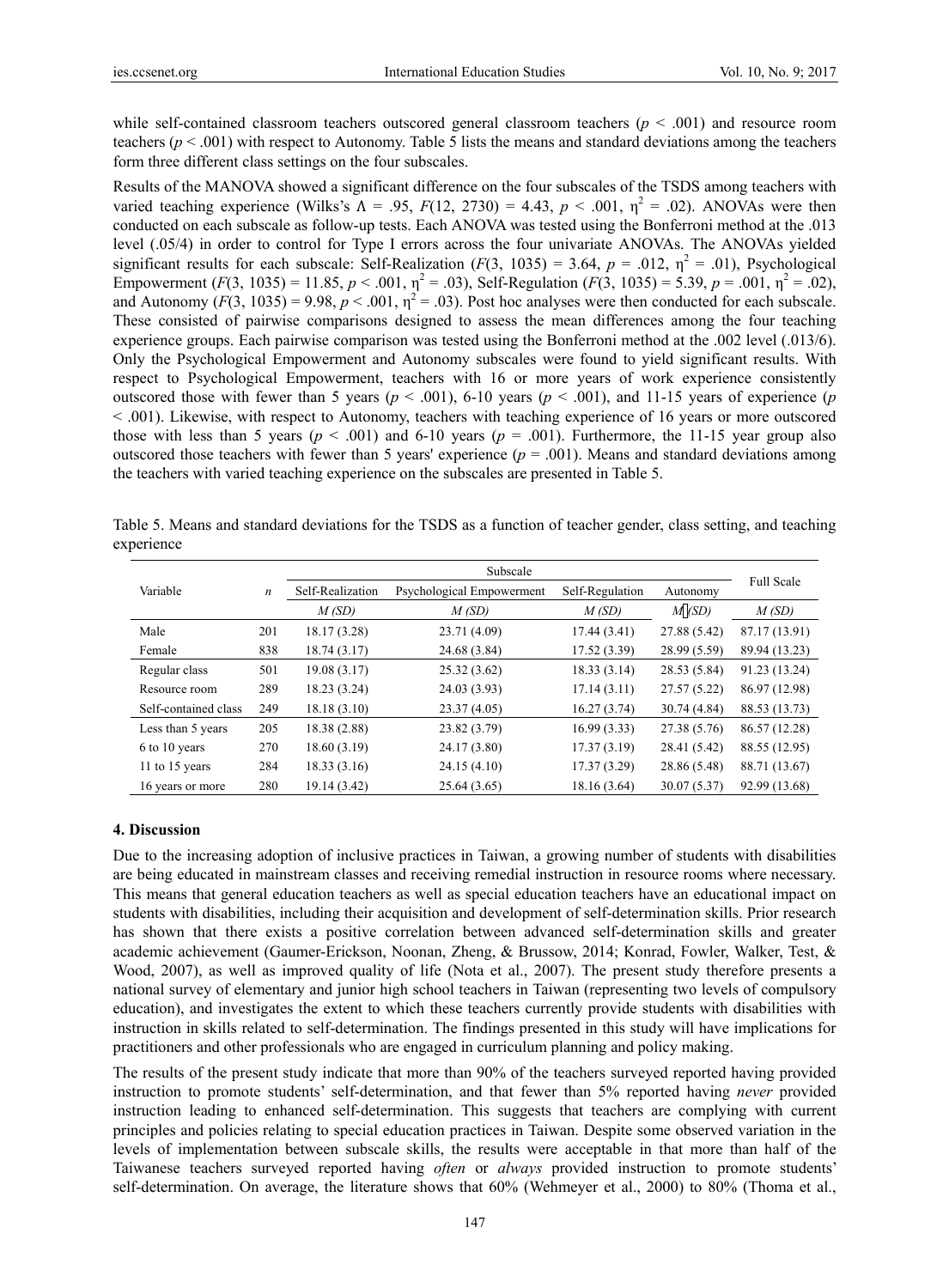2002) of teachers would support instruction promoting self-determination for students with disabilities, and that self-determination instructional support is available *sometimes* to *often* (Carter et al., 2008). In spite of the high rate at which self-determination skills are taught, the concept of self-determination, being influenced by western theoretical frameworks and teaching models, is relatively new in Taiwan. This paradigm is therefore not strongly supported within family networks and in related services provided for students with disabilities. Another cultural and educational phenomenon that should not be overlooked is the teacher-dominated approach to teaching, which leaves limited opportunities for students to become self-directed learners. It would be a useful endeavor for future research to continue to investigate the ways in which teachers can support the acquisition and development of self-determination skills by students with disabilities in a culturally responsive way.

There are several additional findings of the present study that are worth discussing. First, the most frequently taught self-determination skills are related to Psychological Empowerment, including self-advocacy, developing an internal locus of control, and expecting positive outcomes. The next most frequently taught skills were those relating to Self-Realization, Autonomy, and Self-Regulation in descending order. These results differ from those of Thoma et al. (2002), whose findings indicated that decision-making, choice-making, and problem solving were the three most frequently taught skills among elementary and secondary teachers. In our study, instruction on decision- and choice-making was grouped in the Self-Realization category, while problem solving was categorized under Self-Regulation. We account for the difference in these findings as follows. First, only special education teachers were included in Thoma et al.'s (2002) study, while the present study includes both general and special education teachers. In addition, special education teachers tend to teach self-knowledge and decision-making skills based on students' own strengths, weakness, and interests as a first step in promoting the development of self-determination (Jones, 2006; Powers et al., 2001). This would explain the emphasis on decision- and choice-making among special education teachers reported by Thoma et al (2002). Secondly, from a cultural perspective, Taiwan's overly teacher-dominated and test-oriented learning environment might result in low confidence, scholastic failure, external loci of control, and/or negative outcome expectancy being noticed among students with and without disabilities. Thus, it would be reasonable for Taiwanese teachers to focus more on instruction related to abilities leading to enhanced psychological empowerment. Similarly, in the analyses of most and least frequently taught skills relating to self-determination, five out of six most frequently taught skills fell into the domain of Psychological Empowerment. These were instruction on: "*value his/her life*", "*persevere regardless of past failures*", "*understand the notion of no gains without pain*", "*be confident in themselves*", and "*encourage students to be hard-working people*". The last four of these skills are relevant in the context of achieving success in school.

Relatively speaking, the least frequently taught skills were primarily located in the domain of Self-Regulation. Though this does not necessarily imply that the instructional support in this area is insufficient, it is worth discussing the factors underlying this finding. First, we speculate that self-regulating behaviors are perceived to be less of a direct result of instructional teaching than other skills, and are therefore less likely to become a subject of focus in the classroom. Comprehensively planned instructional strategies are therefore required in order to systematically support students' goal-setting and attainment. For example, a study conducted by Burstein, Bryan, & Chao (2005) employed a 10-step problem-solving strategy, where each step involved different levels of cognitive strategies and executive functioning skills. Second, based on our analysis of the most and least frequently taught skills relating to self-determination, the low frequency with which skills relating to self-regulation are taught might somewhat reflect teachers' perceptions that these skills are less important. Of the six least taught skills, four were in the domain of Self-Regulation, including skills such as planning a summer vacation, setting possible career goals, behaving properly in various situations, and developing goal setting and attainment strategies. Thirdly, Taiwanese cultural and social values might be factors contributing to a lower degree of encouragement for students in setting their own educational goals, or even goals for life in general. In fact, parents and teachers of students in Taiwan usually make well-intentioned decisions on their behalf instead. In most cases, parents and teachers expect their children or students to pass national exams or admission screenings in order to successfully enter high school or college after graduating from junior high school, even though higher education is not suitable for all students.

There are three additional skills to be discussed with regard to the level at which instruction in self-determination skills is implemented. Finding ways to resolve conflicts or arguments with peers was one of the six skills that were most frequently taught. Peer conflict resolution was categorized as falling within the domain of Self-Regulation, while the other five most-taught skills fell within the domain of Psychological Empowerment. Unlike other self-regulated behaviors and skills, which tended to be under-taught, teachers placed more focus on teaching students how to handle peer conflicts and arguments. It is evident that teachers invest significant effort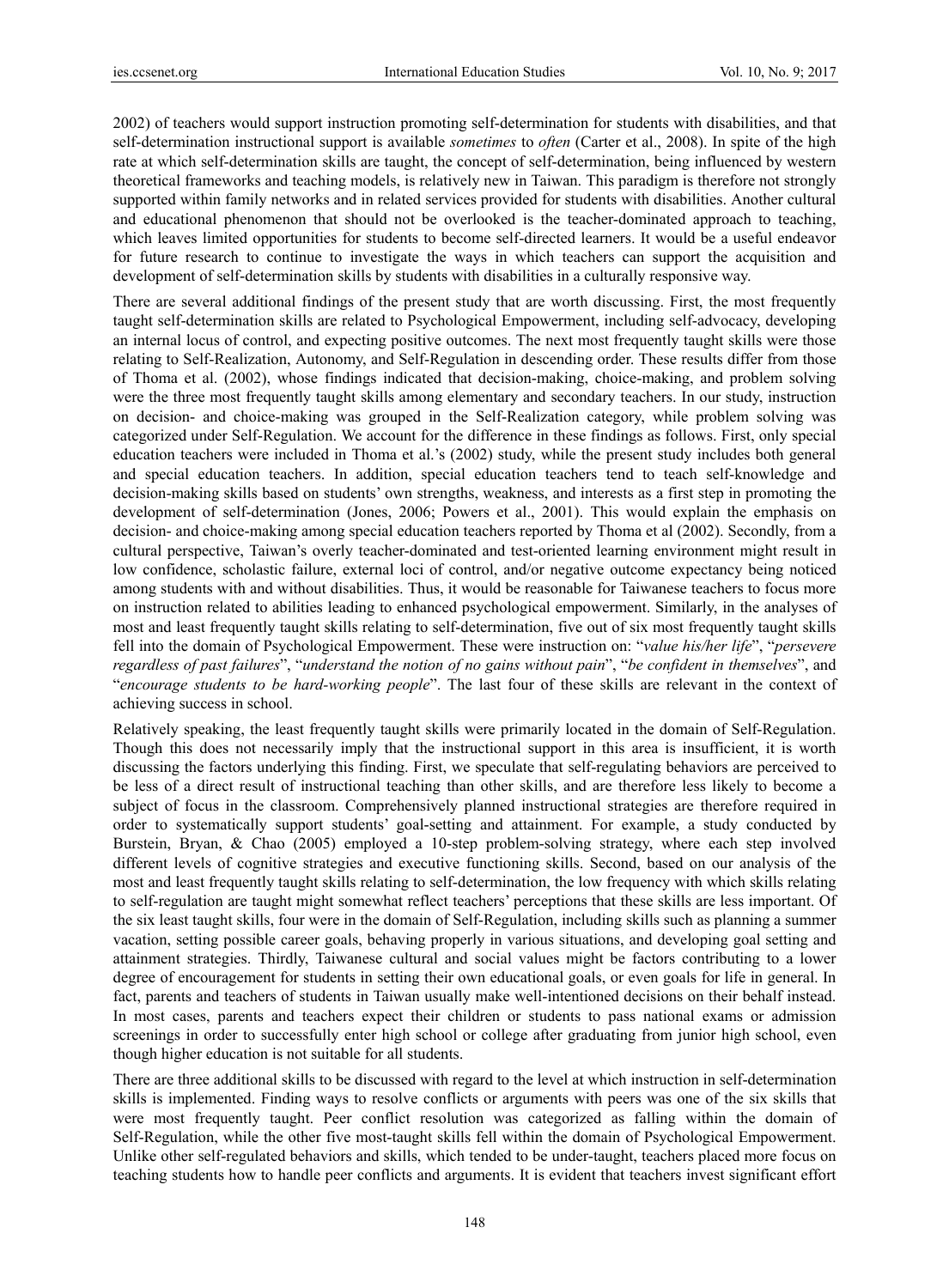into creating warm and interactive classrooms, leading to improved teaching efficacy and better learning performance. In terms of less frequently taught skills, instruction on teaching students how to use public transportation and engage in leisure activities, both of which fall within the domain of Autonomy, were the least and third-least taught, respectively. This might indicate that teachers view these skills as less important. We suspect that parents may be primarily responsible for transporting their children to and from their schools, and that in some districts public transportation may not be convenient and accessible for students with disabilities. Regarding leisure activities, from a cultural and traditional perspective, these may not occupy a central focus in our public education system to the same extent that they might in some western education systems. The goal of developing the ability to manage leisure activities is undermined by the emphasis on academic performance in the competitive Taiwanese learning environment. This is in part because the focus of instruction is dominated by what will be included in the national tests. Future research may discover additional factors affecting the degrees to which these self-determination skills are taught.

Regarding the personal factors affecting teachers' application of self-determination skills, the present study shows that teachers' gender, class settings, and teaching experience were factors that would affect the extent to which teachers delivered instruction to promote self-determination. Female teachers exhibited higher levels of implementation with respect to self-determination instruction. This result is consistent with the findings of the research conducted by Tung and Lin (2005), suggesting the correlation between teachers' gender and the level of self-determination instruction. We surmise that because female teachers are over-represented in primary (71%) and secondary (69%) schools in Taiwan, this dynamic within the teaching profession might affect our investigation of the role of gender differences on teacher self-efficacy in all forms of instruction, including self-determination instruction. As for class settings, the present study suggests that except for skills taught in the domain of Autonomy, teachers in general education classrooms showed significantly higher levels of applied self-determination instruction (as well as all other related skills), followed by resource room teachers and self-contained classroom teachers. These results are consistent with those of Wehmeyer et al. (2000), indicating that there exists a correlation between the levels at which self-determination instruction is implemented and the extent to which the educational setting applies the least restrictive environment (LRE) principle. Since cognitive functioning still remains the primary consideration in educational placement in Taiwan, it also to some degree supports other findings in the literature, which indicate that levels of instructional effort could be affected by the intellectual functioning of students and the severity of their disabilities (Carter, Lane, Pierson, & Glaeser, 2006). As noted in the results of this study, self-contained classroom teachers of students with moderate to severe disabilities demonstrated greater instructional efforts in teaching behaviors and skills related to Autonomy. This finding indicates the importance of a functional curriculum as a central instructional focus in educating students with severe and multiple disabilities, and of emphasizing self-management skills, community living skills, career preparation to promote autonomy and independency. In addition, teachers with more teaching experiences more frequently employed instructional activities promoting self-determination. This result is consistent with the findings of Cho et al. (2013), suggesting that there exists a positive correlation between teaching experience and the practice of self-determination instruction.

In conclusion, the present study demonstrates the manner and extent to which teachers in Taiwan deliver instruction designed to promote students' self-determination, and discusses the challenges we might face in this area. We hope that this preliminary investigation will create an empirical foundation for future research in order to support the design and development of evidence-based practices for use in self-determination instruction and curricula. Given their emphasis on the third wave of the disability movement (Wehmeyer, Bersani, & Gagne, 2000), the development of self-advocacy and issues of self-determination have become increasingly important in educating students with disabilities. It is our hope that all students in Taiwan, including students with disabilities, will be able to become self-determined, and to make self-regulated choices and decisions relevant to their lives.

The present study provides an empirical documentation of teachers' implementation of self-determination instruction, but there are still some limitations to be addressed. First, the self-reported measurements using the Teaching Self-Determination Scale (TSDS) employed in this study might overlook the differences between teachers' perceptions of their implementation of instruction and the actual delivery of self-determination instruction. Second, this study did not include special education teachers from special schools, which might affect the feasibility of generalizing the results to self-determination practices for students with more severe and multiple disabilities. Finally, demographic variables affecting instructional efforts are not limited to gender, class setting, and teaching experience. A further limitation of this study that must be considered in interpreting the results is the interaction among the three variables, which might interactively affect the implementation of self-determination instruction.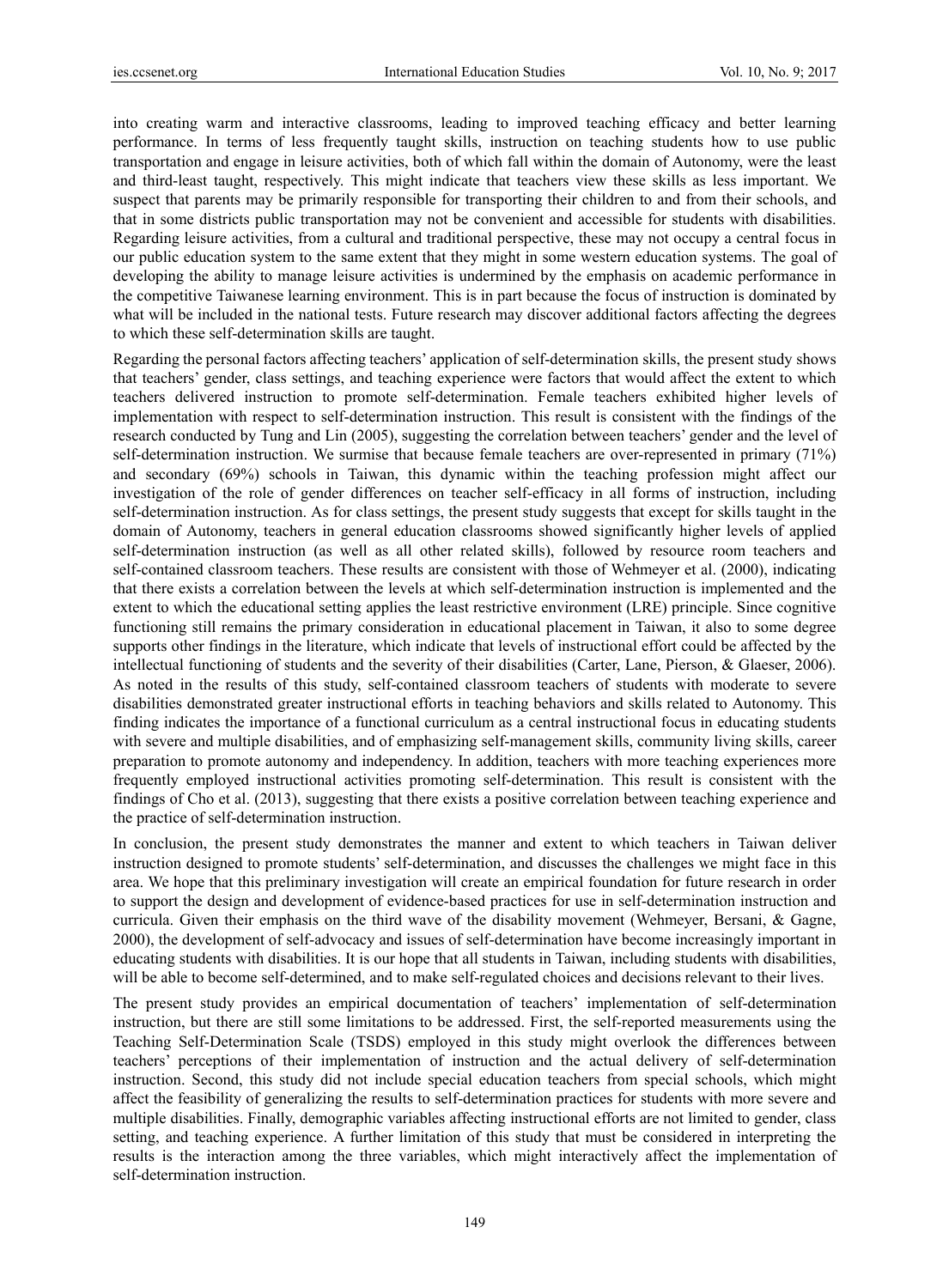For future research, we suggest incorporating diverse and alternative methods to collect data on teachers' implementation of self-determination instruction, such as information from students or parents. In addition, future research could increase the sample size (e.g., by including special education teachers from special schools or high school teachers) in order to increase group diversity and representativeness, as well as to strengthen the understanding of self-determination practices across different educational levels and settings. From a larger sociological point of view, in addition to individual factors, a vast array of contextual variables, such as school policies, family support and upbringing, or students' motivation and intellectual abilities, could potentially influence teachers' implementation of self-determination instruction and should be further investigated. As to the educational implications for secondary and junior high school teachers, instructional activities and opportunities in developing self-regulated behaviors (e.g., decision and choice making, goal setting and attainment, and problem-solving skills) are essential for students with disabilities to be successful in schools and communities. In addition, the observed gender differences in instructional efforts might suggest that the school support system needs to address the fact that male teachers are disproportionally under-represented in primary and secondary schools in Taiwan, and to better support these teachers in providing self-determination instruction. Lastly, although teachers of self-contained classrooms showed high levels of implementation in the domain of Autonomy, skills relating to other aspects of self-determination need to be better incorporated into their daily instruction.

#### **Acknowledgments**

This study was supported by Investigation of Special Education Teachers' Self-Determination Instruction and Its Influence on the Academic Performance of Students with Disabilities Project from the Ministry of Science and Technology, Taiwan.

#### **References**

- Agran, M., Cavin, M., Wehmeyer, M. L., & Palmer, S. B. (2006). Participation of students with moderate to severe disabilities in the general curriculum: the effects of the self-determination learning model of instruction. *Research and Practice for Persons with Severe Disabilities, 31*, 230-241. https://doi.org/10.1177/ 154079690603100303
- Burstein, K., Bryan, T., & Chao, P. C. (2005). Promoting self-determination skills among youth with special health needs using participatory action research. *Journal of Developmental and Physical Disabilities, 17,* 185-201. https://doi.org/10.1007/s10882-005-3688-1
- Carter, E. W., Lane, K. L., Pierson, M. R. & Glaeser, B. (2006). Self-determination skills and opportunities of transition-age youth with emotional disturbance and learning disabilities. *Exceptional Children, 72*, 333-346. https://doi.org/10.1177/001440290607200305
- Carter, E. W., Lane, K. L., Pierson, M. R. & Stang, K. K. (2008). Promoting self-determination for transition-age youth: Views of high school general and special educators. *Exceptional Children, 75*, 55-70. https://doi.org/ 10.1177/001440290807500103
- Chambers, C. R., Wehmeyer, M. L., Saito, Y., Lida, K. M., Lee, Y., & Singh, V. (2007). Self-determination: What do we know? Where do we go? *Exceptionality, 15*(1), 3-15. https://doi.org/10.1080/09362830709336922
- Chao, P. C., & Chou, Y. C. (2016, September). *A National Survey of Elementary and* Secondary Educators' *Practice in Teaching Self-Determination: Lessons Learned from Taiwan*. Paper presented at the International Symposium on Education and Social Sciences Conference, Singapore, Republic of Singapore.
- Cho, H. J., Wehmeyer, M. L., & Kingston, N. (2013). Factors that predict elementary educators' perceptions and practice in teaching self-determination. *Psychology in the Schools, 50*(8), 770-780. https://doi.org/ 10.1002/pits.21707
- Gaumer-Erickson, A. S., Noonan, P. M., Zheng, C., & Brussow, J. A. (2014). The relationship between self-determination and academic achievement for adolescents with intellectual disabilities. *Research in Developmental Disabilities, 36*, 45-54. https://doi.org/10.1016/j.ridd.2014.09.008
- Individuals with Disabilities Education Act, 20 U.S.C. § 1400 (2004).
- Jones, M. (2006). Teaching self-determination: Empowered teachers and empowered students. *Teaching Exceptional Children, 39*, 12-17. https://doi.org/10.1177/004005990603900102
- Kelly, J. R., & Shogren, K. A. (2014). The impact of teaching self-determination skills on the on-task and off-task behaviors of students with emotional and behavioral disorders. *Journal of Emotional and Behavioral Disorders, 22*(1), 27-40. https://doi.org/10.1177/1063426612470515